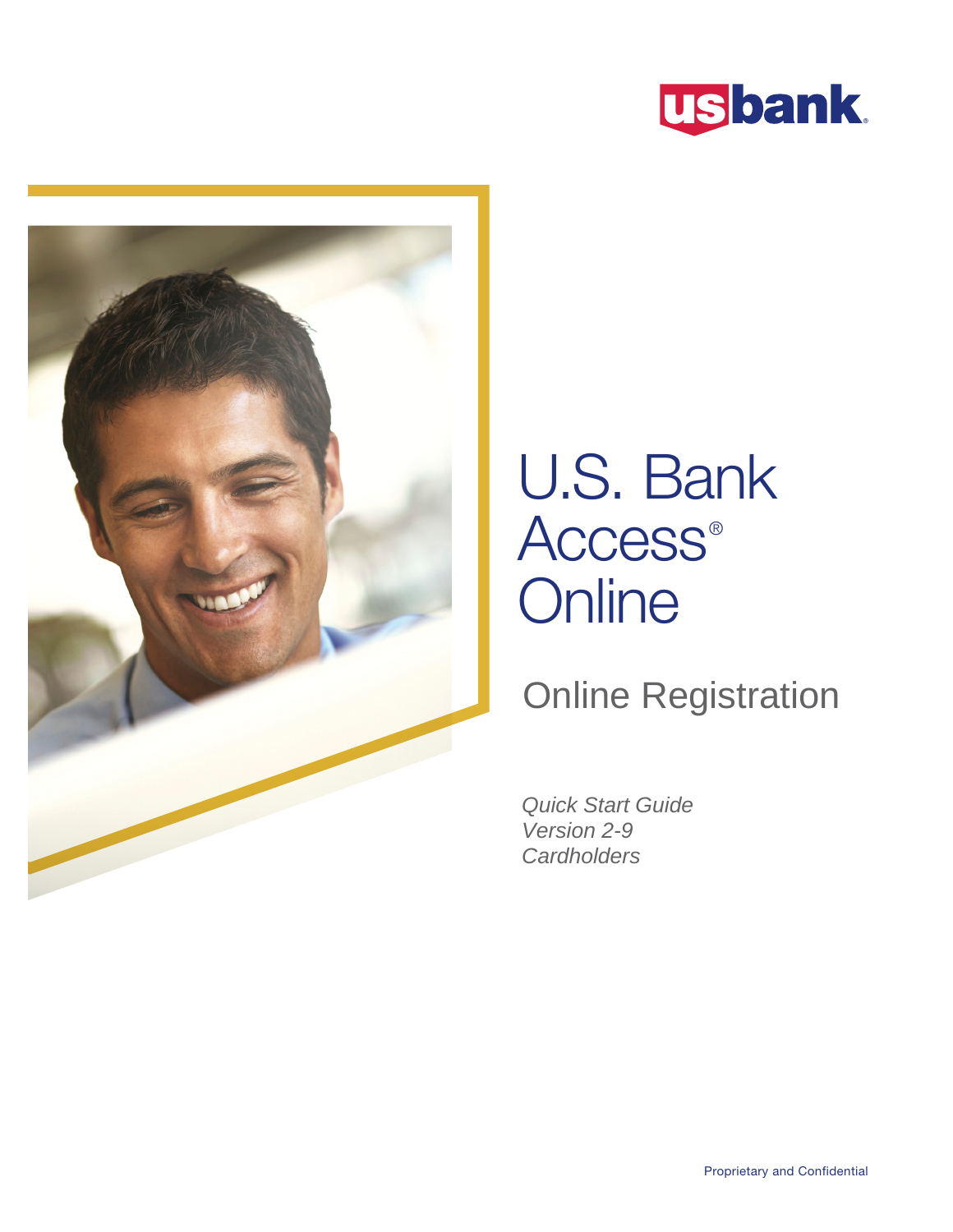## **Online Registration**

The first step in using Access Online to review your account information and statements is to register online. When you register online, you select your user ID, select your password, specify your contact information, and register your accounts. After you complete this process, you are ready to begin using Access Online.

If your program is not set up with online registration, then your Program Administrator has already registered you, and you can log in to Access Online right away. (Refer to the *Access Online: Navigation Basics* user guide for procedures on logging in.)

*Learn More:* Refer to the *Access Online: Glossary* for definitions of terms in Access Online.

|                            | <b>Welcome to Access Online!</b>                            |  |  |  |  |  |
|----------------------------|-------------------------------------------------------------|--|--|--|--|--|
| <b>Contact Us</b><br>Login | Please enter the information below and login to begin.      |  |  |  |  |  |
|                            | Organization Short Name:                                    |  |  |  |  |  |
|                            | User ID:                                                    |  |  |  |  |  |
|                            | Password:                                                   |  |  |  |  |  |
|                            | Login                                                       |  |  |  |  |  |
|                            | Forgot your password?<br>1. Click the Register Online link. |  |  |  |  |  |
|                            | <b>Register Online</b>                                      |  |  |  |  |  |
|                            | <b>Website/Browser Requirements</b>                         |  |  |  |  |  |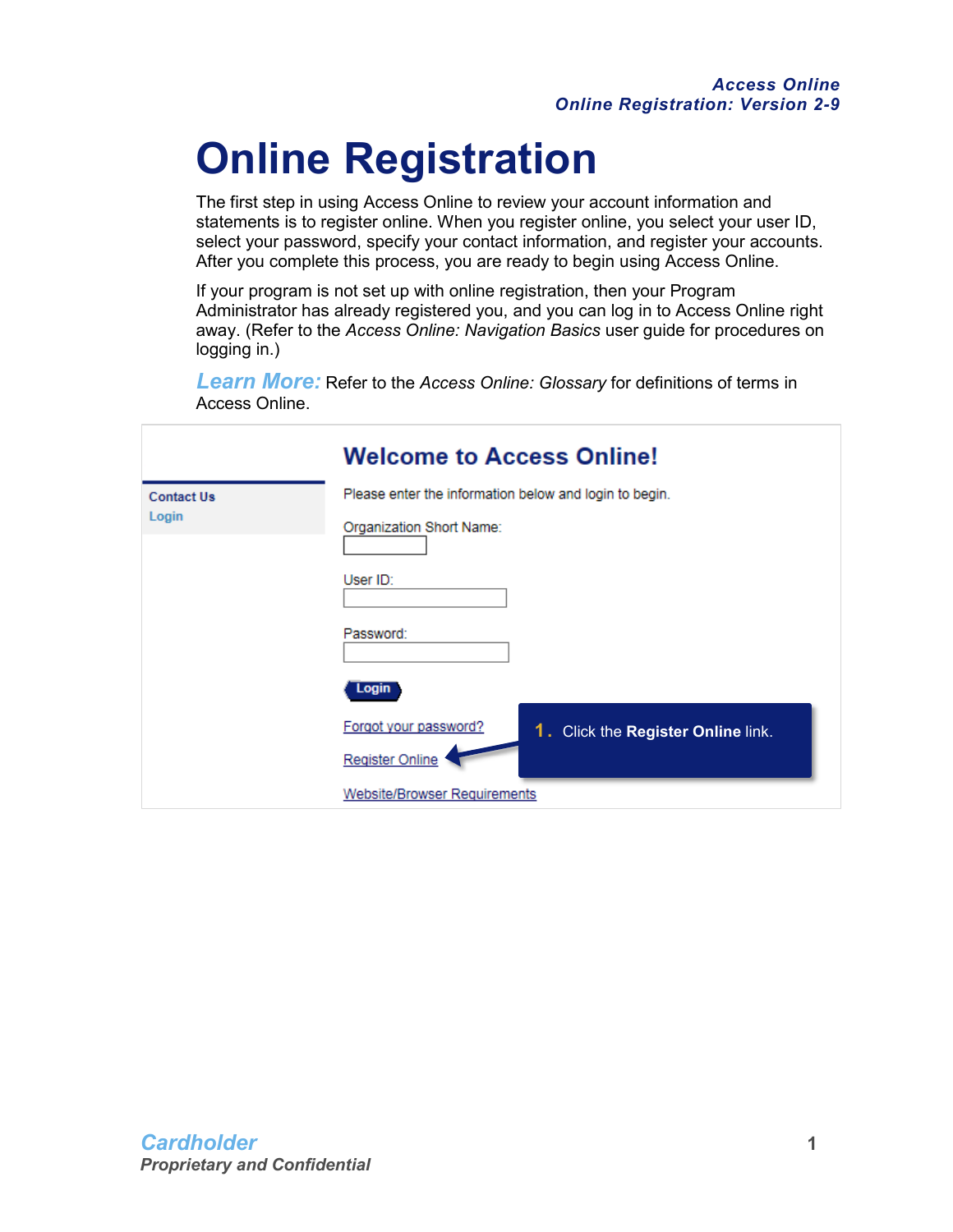

*Tip!* If you make a mistake in typing your information, then Access Online displays an error message. If you receive this error message, then check your entries for formatting (e.g., that you do not have spaces in your account number), correct the information, and continue. If you are not able to continue, then contact the Help Desk or your Program Administrator for assistance. If you become locked out of the registration, your Program Administrator can unlock you.

If you do not complete a required field (designated with an asterisk on the screen), then Access Online displays the following error message: "A required field has been left blank, please complete." If you receive this error message, then check the required fields and complete the blank ones.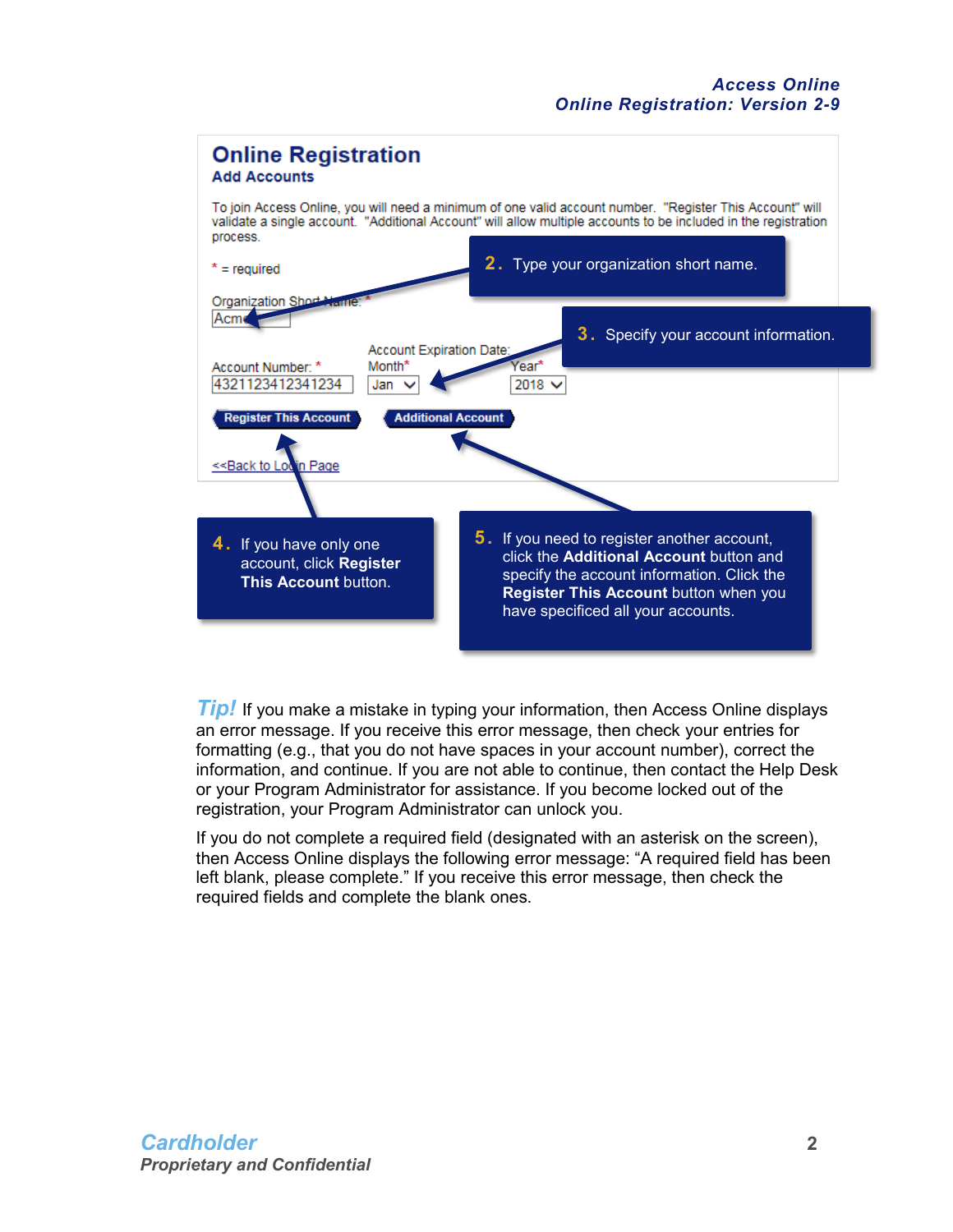#### *Access Online Online Registration: Version 2-9*

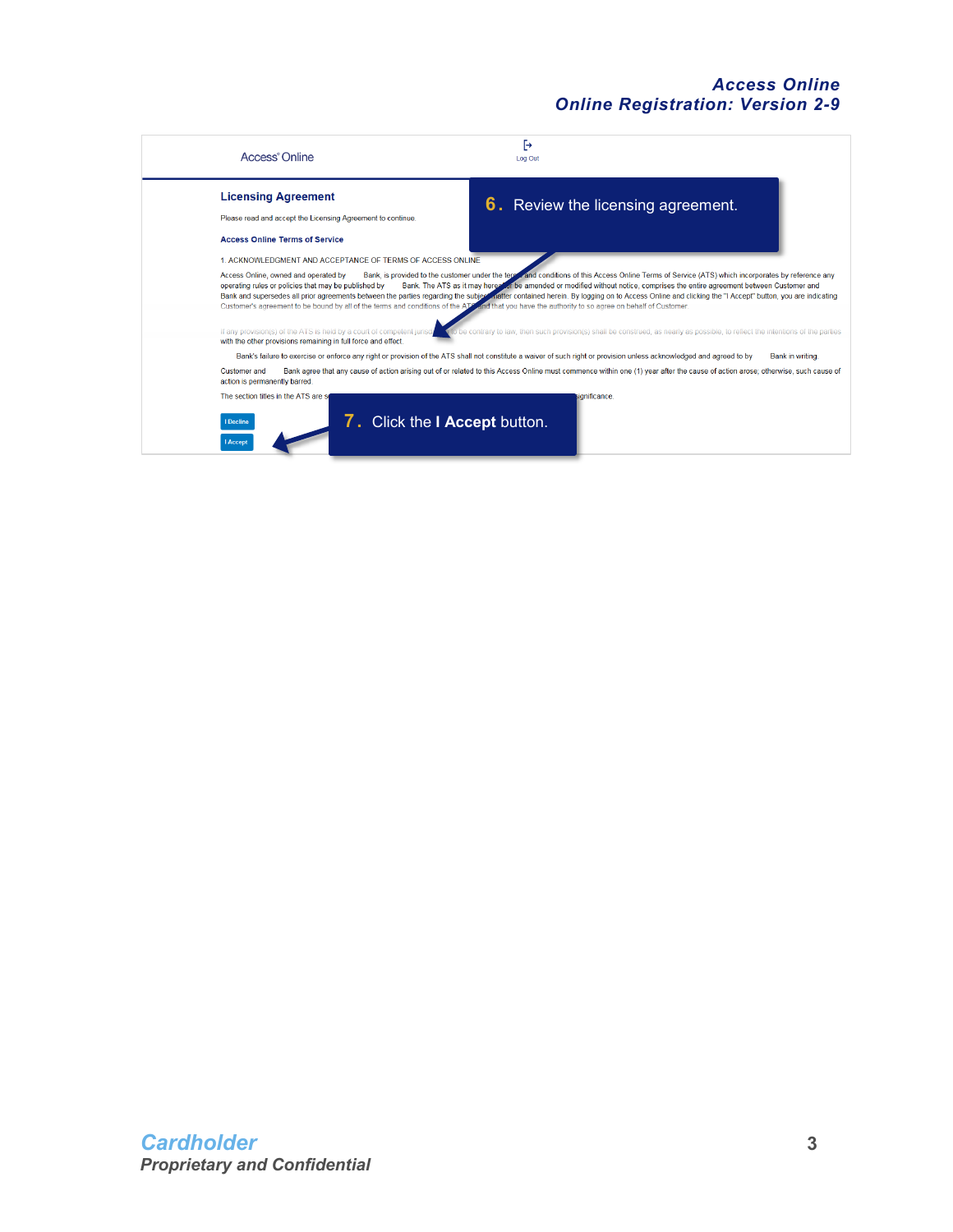| <b>Online Registration</b><br><b>Password and Contact Information</b>                                                                                                                                          |                                                                |
|----------------------------------------------------------------------------------------------------------------------------------------------------------------------------------------------------------------|----------------------------------------------------------------|
| <b>Organization Short Name: CMEA</b>                                                                                                                                                                           |                                                                |
| Required fields have red asterisks.<br><b>User ID &amp; Password</b>                                                                                                                                           |                                                                |
| $*$ = required                                                                                                                                                                                                 |                                                                |
| Please enter an ID between 7 20 alphanumeric characters and a password between 8-20 alphanumeric<br>characters. Use a combination of letters and numbers easy for you to remember but not for others to guess. |                                                                |
| User ID: *<br>8. Type a user ID between $7 - 20$<br>alphanumeric characters.<br>Password: *                                                                                                                    |                                                                |
| Re-enter New Password: *<br>9. Specify your password by typing<br>your password two times.                                                                                                                     |                                                                |
| Authentication<br>Please select three unique authentication questions and responses. This information will be used in the<br>event that you forget your password.                                              |                                                                |
| Authentication Question 1:                                                                                                                                                                                     |                                                                |
| Authentication Response 1:*                                                                                                                                                                                    |                                                                |
| Authentication Question 2:                                                                                                                                                                                     | 10. Specify your authentication<br>questions and responses.    |
| Authentication Response 2:*                                                                                                                                                                                    |                                                                |
| Authentication Question 3:<br>▾                                                                                                                                                                                |                                                                |
| Authentication Response 3: *                                                                                                                                                                                   |                                                                |
|                                                                                                                                                                                                                | 11. Specify your contact<br>information.                       |
| <b>Contact Information</b>                                                                                                                                                                                     |                                                                |
| First Name: *<br>Last Name: *<br>MI:                                                                                                                                                                           |                                                                |
|                                                                                                                                                                                                                |                                                                |
| Address 1:*<br>ddress 2:                                                                                                                                                                                       |                                                                |
| State/Province: *<br>City: *<br>Zip/Postal Code: *                                                                                                                                                             |                                                                |
| $\mathbf{v}$<br>Country: *                                                                                                                                                                                     |                                                                |
| Phone Number: *<br>Fax Number:                                                                                                                                                                                 |                                                                |
| Email Address:                                                                                                                                                                                                 | 12. When you are done, click the<br>Continue button to log in. |

*Cardholder* **4** *Proprietary and Confidential*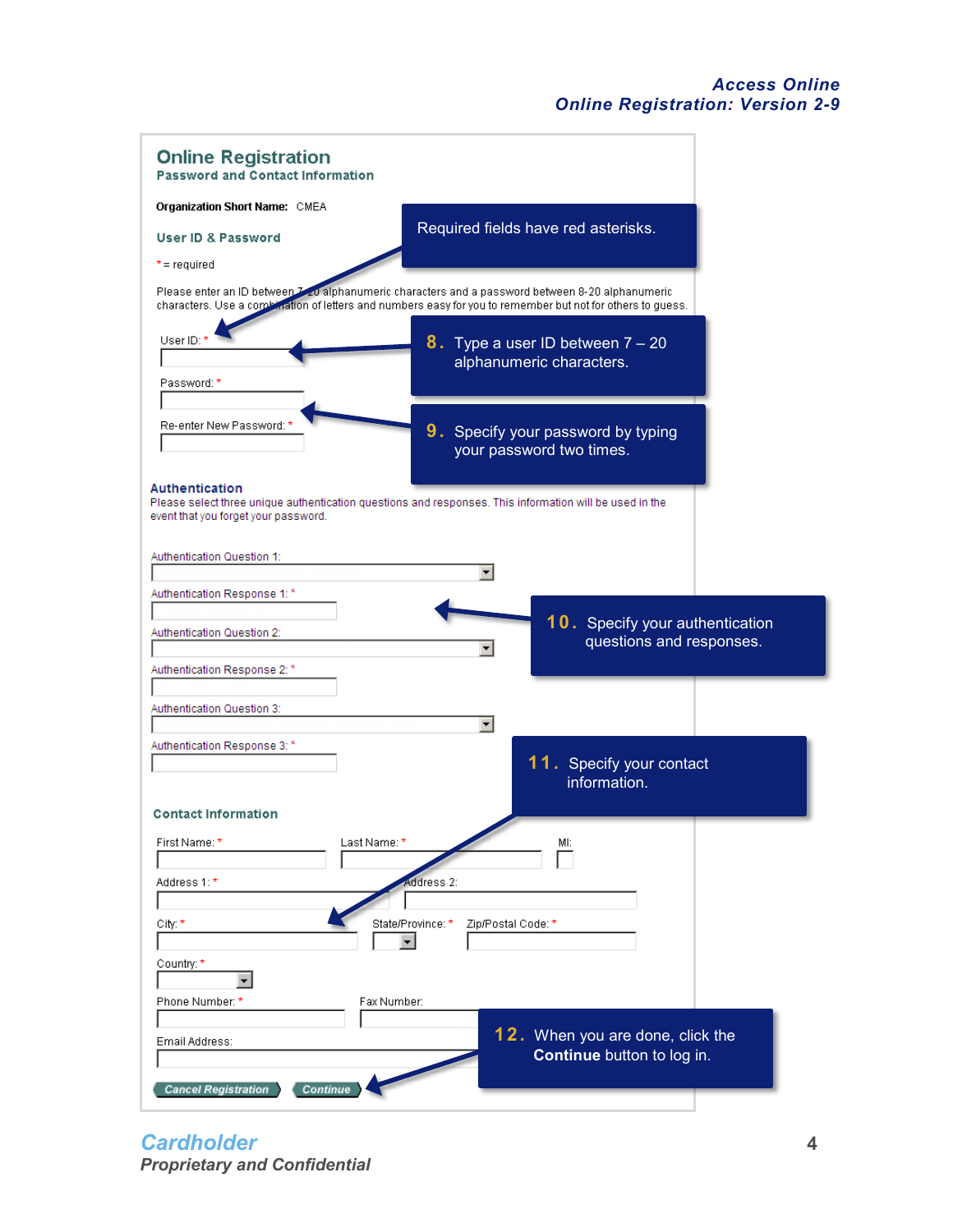#### *Access Online Online Registration: Version 2-9*

*Tip!* Your password must be 12 – 99 alphanumeric characters. Your password must contain *at least* one uppercase letter, one lowercase letter, one number, and one special character. You cannot use any part of your user ID, your first name, or your last name. You cannot reuse a password for 12 months. Passwords are casesensitive.

#### **Allowed Special Characters**

| $\frac{1}{2}$ # \$ % ~                                                                                                                                                                                                                                                                                                                                                                |  |  |  |
|---------------------------------------------------------------------------------------------------------------------------------------------------------------------------------------------------------------------------------------------------------------------------------------------------------------------------------------------------------------------------------------|--|--|--|
| $\begin{pmatrix} 1 & 1 & 1 \\ 1 & 1 & 1 \end{pmatrix}$ ( $\begin{pmatrix} 1 & 1 & 1 \\ 1 & 1 & 1 \end{pmatrix}$ = $\begin{pmatrix} 1 & 1 & 1 \\ 1 & 1 & 1 \end{pmatrix}$ = $\begin{pmatrix} 1 & 1 & 1 \\ 1 & 1 & 1 \end{pmatrix}$ = $\begin{pmatrix} 1 & 1 & 1 \\ 1 & 1 & 1 \end{pmatrix}$ = $\begin{pmatrix} 1 & 1 & 1 \\ 1 & 1 & 1 \end{pmatrix}$ = $\begin{pmatrix} 1 & 1 & 1 \\ $ |  |  |  |
| $\alpha$ , $\beta$ , $\beta$ , $\alpha$                                                                                                                                                                                                                                                                                                                                               |  |  |  |
|                                                                                                                                                                                                                                                                                                                                                                                       |  |  |  |

**Learn More:** Access Online requires all users to set three authentication questions and answers. This practice increases the security of system access and thus protects the account information in Access Online. If you registered online, then you set your authentication questions answers then. You can update your questions and answers at any time using the My Personal Information function. Refer to the *Access Online: My Personal Information* user guide. You also answer one of your questions if you use the Forgot Your Password function. Program Administrators can view, but not edit, your questions. Program Administrators cannot view your answers. Help desk staff can also see your questions, but not your answers. Help desk staff can only validate as correct/incorrect the answers you give them on the telephone.